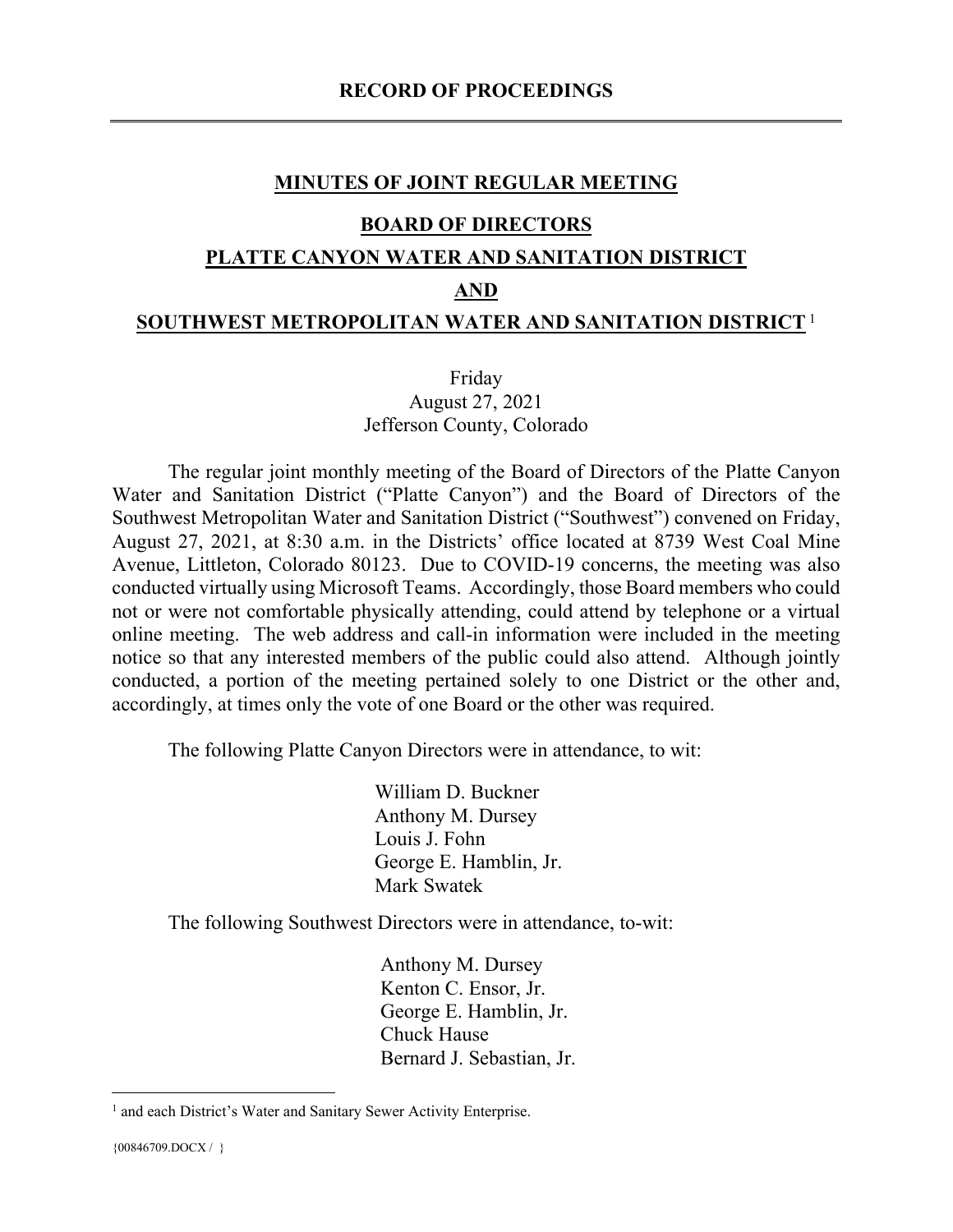The following Platte Canyon staff members were physically in attendance in the boardroom: Cynthia Lane, Manager; Alyssa Quinn, Assistant Manager; Vanessa Shipley, Financial Administrator; Armando Quintana, Operations Foreman; and Tony Cocozzella, Construction Program Manager. Bridget Butterfield, Communications and Administrative Services Coordinator attended the meeting virtually from her office.<sup>2</sup>

Also, attending virtually was Timothy J. Flynn, from Collins Cockrel & Cole, P.C., legal counsel for both Districts.

# **CALL TO ORDER**

The meeting was called to order by Platte Canyon President, George E. Hamblin, Jr., who presided as Chair.

## **APPROVAL OF PLATTE CANYON AGENDA**

A motion was made by Platte Canyon Director Buckner and seconded by Platte Canyon Director Fohn to approve, as presented, the Platte Canyon agenda. The Chair called for a vote of the Platte Canyon Board, and the vote was as follows:

| William Buckner        | Aye |
|------------------------|-----|
| Anthony M. Dursey      | Aye |
| Louis J. Fohn          | Aye |
| George E. Hamblin, Jr. | Aye |
| Mark Swatek            | Aye |

# **PLATTE CANYON CONSENT AGENDA ITEMS**

Following a brief discussion, a motion was made by Platte Canyon Director Swatek and seconded by Platte Canyon Director Buckner to approve Platte Canyon Consent Agenda Items No. 1 and No. 2, as set forth below, by a single motion:

**1. Ratification of Interim Disbursements and Approval of Current Payables**. Platte Canyon payables and supplemental disbursements for the month of August 2021, in the aggregate amount of \$603,767.67 represented by Platte Canyon check nos. 33846 thru 33894, inclusive, together with various electronic fund payments for employee salaries, utility payments and other vendors authorized to receive electronic payments.

**2. Platte Canyon Investment/Deposit Transaction Report.** During the month of July 2021, Platte Canyon did not purchase treasury notes or agency securities. No Platte Canyon agency securities or treasury notes matured or were redeemed, and Platte

<sup>&</sup>lt;sup>2</sup> Southwest has no employees. The above-named personnel are Platte Canyon employees who, pursuant to contract with Platte Canyon, provide management, operation and maintenance services for Southwest.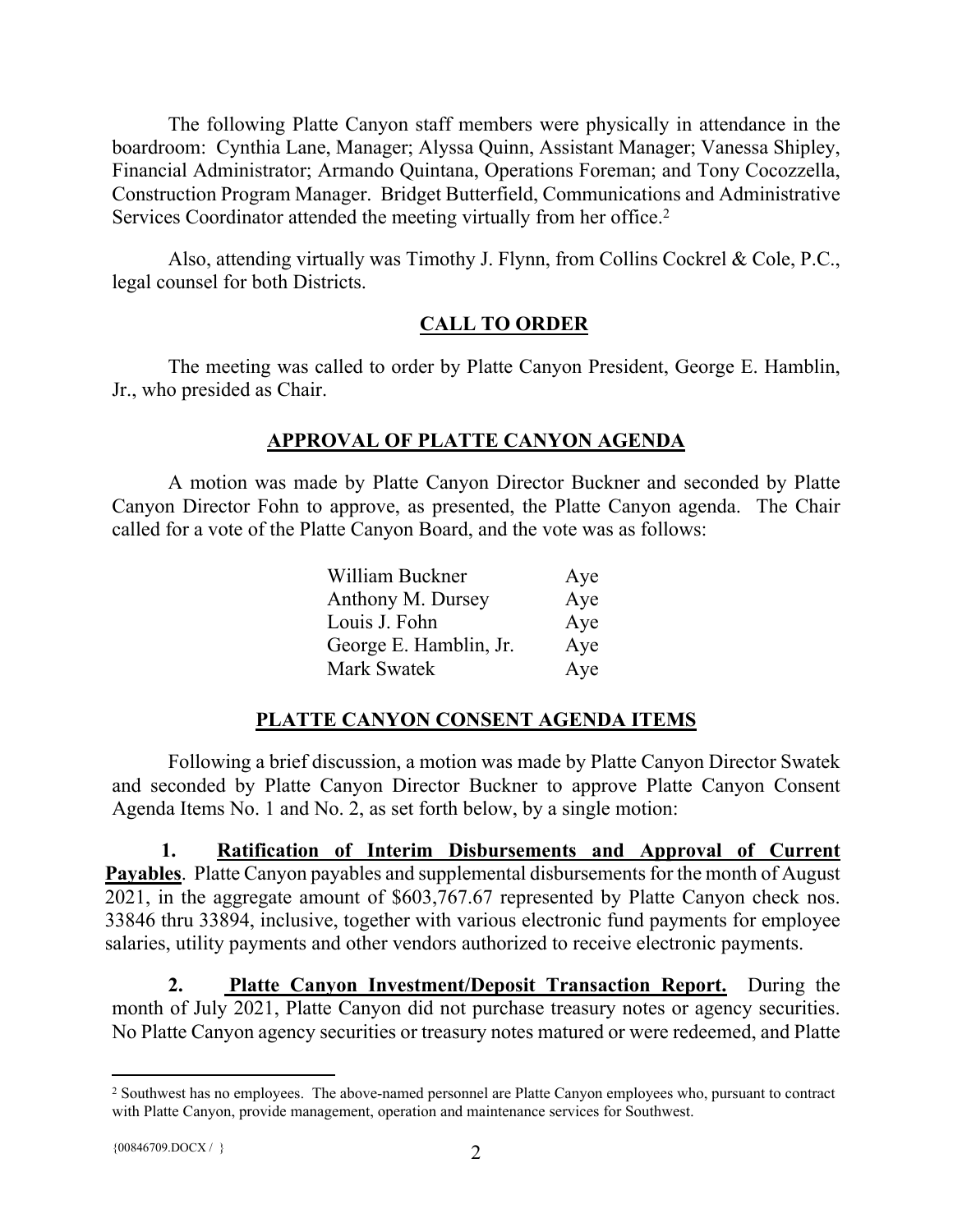Canyon did not roll-over or renew any certificates of deposit. The Chair called for a vote of the Platte Canyon Board, and the vote was as follows:

| William Buckner        | Aye |
|------------------------|-----|
| Anthony M. Dursey      | Aye |
| Louis J. Fohn          | Aye |
| George E. Hamblin, Jr. | Aye |
| Mark Swatek            | Aye |

## **PLATTE CANYON ACTION ITEMS**

**1. Approval of Employee Health Benefit Plan for 2022**. The manager reviewed the employee health insurance and related benefit package for 2022, obtained through the Colorado Employer Benefit Trust (CEBT), a multiple employer trust for public institutions providing employee benefits to approximately 33,000 members and over 350 participating groups. The projected annual cost for the employee health insurance benefit package for 2022 is \$270,937.00, a 2.8% increase above the 2021 cost of \$263,568.00.

Employees are provided with medical insurance coverage through a preferred provider organization (PPO) plan with United Healthcare, dental insurance through Delta Dental, and vision insurance through VSP. Medical insurance premiums will increase by two-percent (2%), dental insurance premiums will remain the same, and vision insurance coverage will decrease by fifteen-percent (15%). All coverages and plans are the same as are currently being provided.

Employees are provided life insurance coverage, short- and long-term disability and may participate in a Health Reimbursement Account administered by Rocky Mountain Reserve. The specifics as to the employee health and related benefits package was more particularly set forth in a written memorandum prepared by the Manager and presented to the Board during the meeting.

After a general discussion noting that the proposed premium increase for 2022 is reasonable and relatively low and that Platte Canyon's employees are satisfied with the plan and coverages provided, a motion to approve the 2022 employee health benefit plan, as presented, was made by Platte Canyon Director Buckner and seconded by Platte Canyon Director Dursey. The Chair called for a vote of the Platte Canyon Board, and the vote was as follows:

| William Buckner        | Aye |
|------------------------|-----|
| Anthony M. Dursey      | Aye |
| Louis J. Fohn          | Aye |
| George E. Hamblin, Jr. | Aye |
| Mark Swatek            | Aye |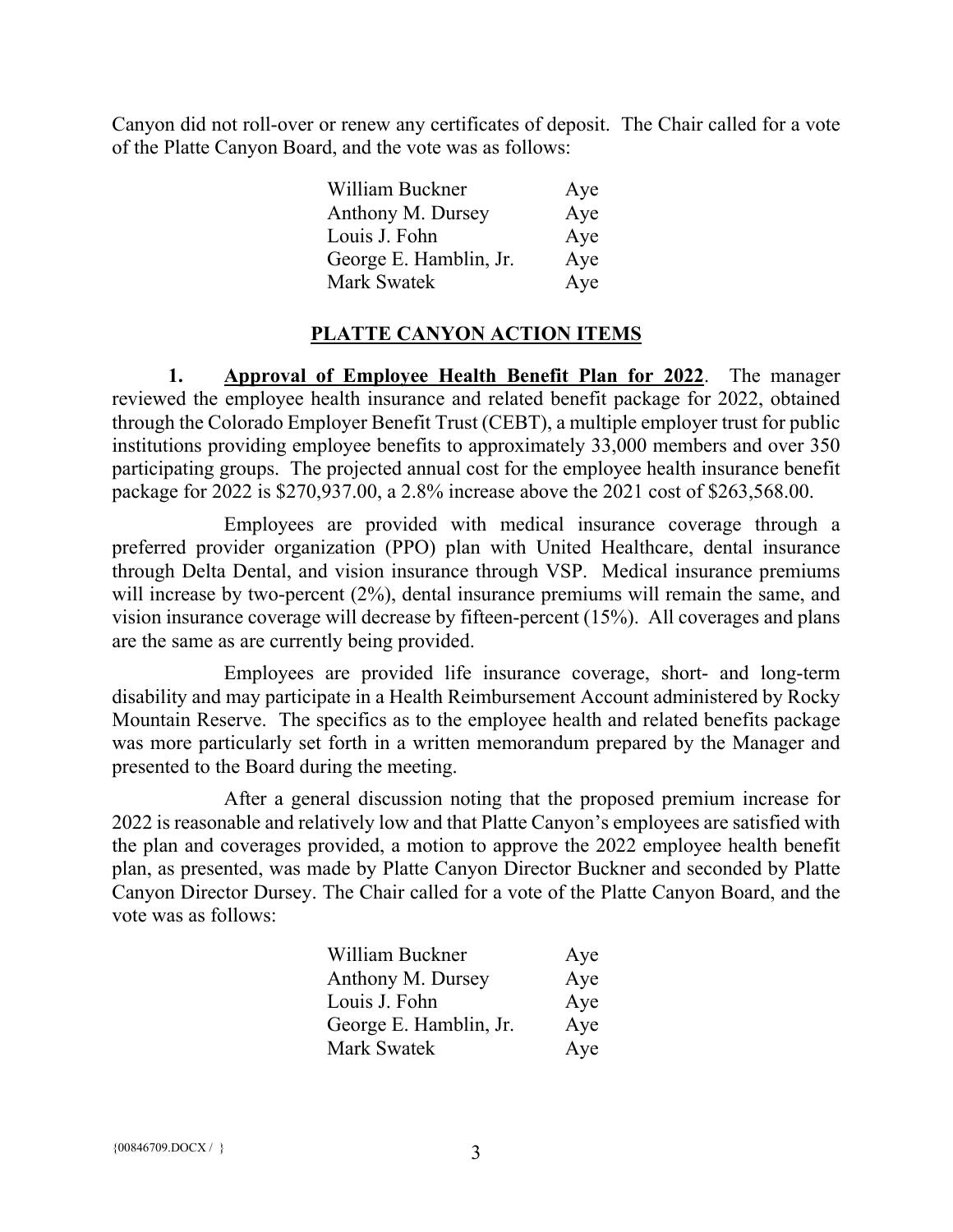**2. Approval of Resolution 2021-8-1 Authorizing Platte Canyon to Participate in the ColoTrust EDGE Fund**. There was a brief discussion concerning the ColoTrust EDGE Fund information provided at last month's meeting by Ben Mendenhall, Vice President of Investment Advisory Services, the advisor to ColoTrust. During that discussion, it was noted that Resolution 2021-8-1 does not require Platte Canyon to invest any funds in ColoTrust EDGE, but merely makes that investment vehicle available for Platte Canyon to use if it so desires. At the conclusion of the discussion, a motion was made by Platte Canyon Director Dursey and seconded by Platte Canyon Director Swatek to adopt Resolution 2021-8-1 and to authorize signature of the documents necessary for Platte Canyon to participate in the EDGE Fund, by appropriate Platte Canyon officers. The Chair called for a vote of the Platte Canyon Board, and the vote was as follows:

| William Buckner        | Aye |
|------------------------|-----|
| Anthony M. Dursey      | Aye |
| Louis J. Fohn          | Aye |
| George E. Hamblin, Jr. | Aye |
| Mark Swatek            | Aye |

#### **PLATTE CANYON INFORMATION/DISCUSSION ITEMS**

There were no information or discussion items to come before the Platte Canyon Board.

## **PLATTE CANYON NEW BUSINESS**

There was no new business to come before the Platte Canyon Board.

## **JOINT PARTICIPATION PORTION OF THE MEETING**

Platte Canyon's President, George E. Hamblin, Jr. continued to act as Chair of the joint participation portion of the meeting.

## **APPROVAL OF JOINT MEETING AGENDA**

A motion was made by Platte Canyon Director Dursey and seconded by Southwest Director Sebastian to approve the joint meeting agenda as presented. The Chair called for a vote of the Platte Canyon Board, and the vote was as follows:

| William Buckner        | Aye |
|------------------------|-----|
| Anthony M. Dursey      | Aye |
| Louis J. Fohn          | Aye |
| George E. Hamblin, Jr. | Aye |
| Mark Swatek            | Aye |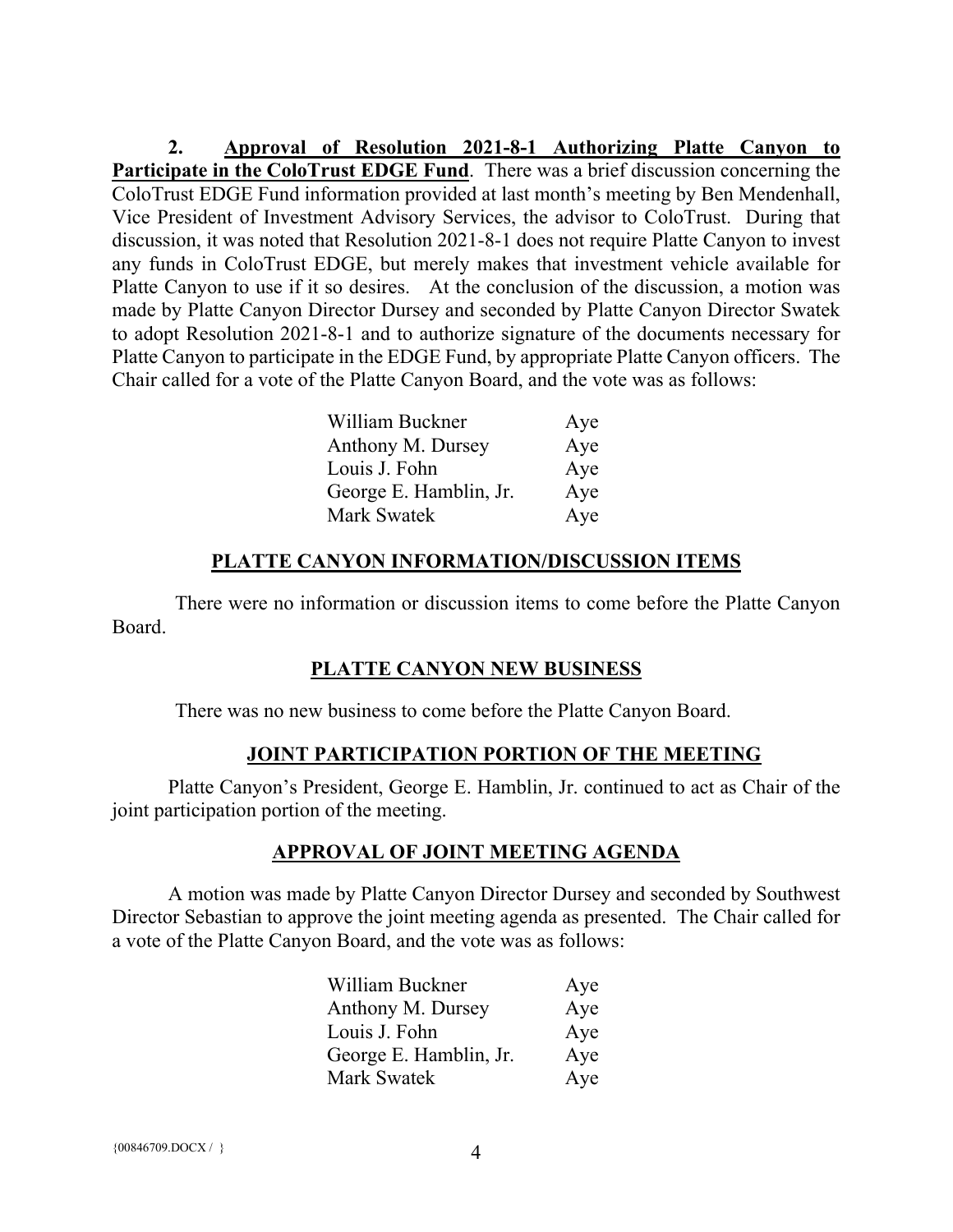The Chair then called for a vote of the Southwest Board, and the vote was as follows:

| Anthony M. Dursey         | Aye |
|---------------------------|-----|
| Kenton C. Ensor, Jr.      | Aye |
| George E. Hamblin, Jr.    | Aye |
| <b>Chuck Hause</b>        | Aye |
| Bernard J. Sebastian, Jr. | Aye |

## **JOINT MEETING CONSENT AGENDA ITEM**

**1. Approval of the Minutes of the Boards' July 23, 2021 Joint Regular Meeting.** Following a brief discussion, a motion was made by Southwest Director Hause and seconded by Southwest Director Sebastian to approve the minutes of the Boards' July 23, 2021 joint regular meeting, as presented. The Chair called for a vote of the Platte Canyon Board, and the vote was as follows:

| William Buckner        | Aye |
|------------------------|-----|
| Anthony M. Dursey      | Aye |
| Louis J. Fohn          | Aye |
| George E. Hamblin, Jr. | Aye |
| Mark Swatek            | Aye |

The Chair then called for a vote of the Southwest Board, and the vote was as follows:

| Anthony M. Dursey         | Aye |
|---------------------------|-----|
| Kenton C. Ensor, Jr.      | Aye |
| George E. Hamblin, Jr.    | Aye |
| <b>Chuck Hause</b>        | Aye |
| Bernard J. Sebastian, Jr. | Aye |

The approved minutes will be presented to the members of each Board for signature as soon as practical, as further evidence of ratification, confirmation and approval.

## **JOINT MEETING ACTION ITEMS**

There were no action items to come before the joint meeting of the Boards.

# **JOINT MEETING INFORMATION/DISCUSSION ITEMS**

## **1. Financial Matters**.

(a) **Platte Canyon Financial Statements**. The following unaudited Platte Canyon financial statements, prepared by Vanessa Shipley, for the seven-month period ending July 31, 2021, were presented to the Boards: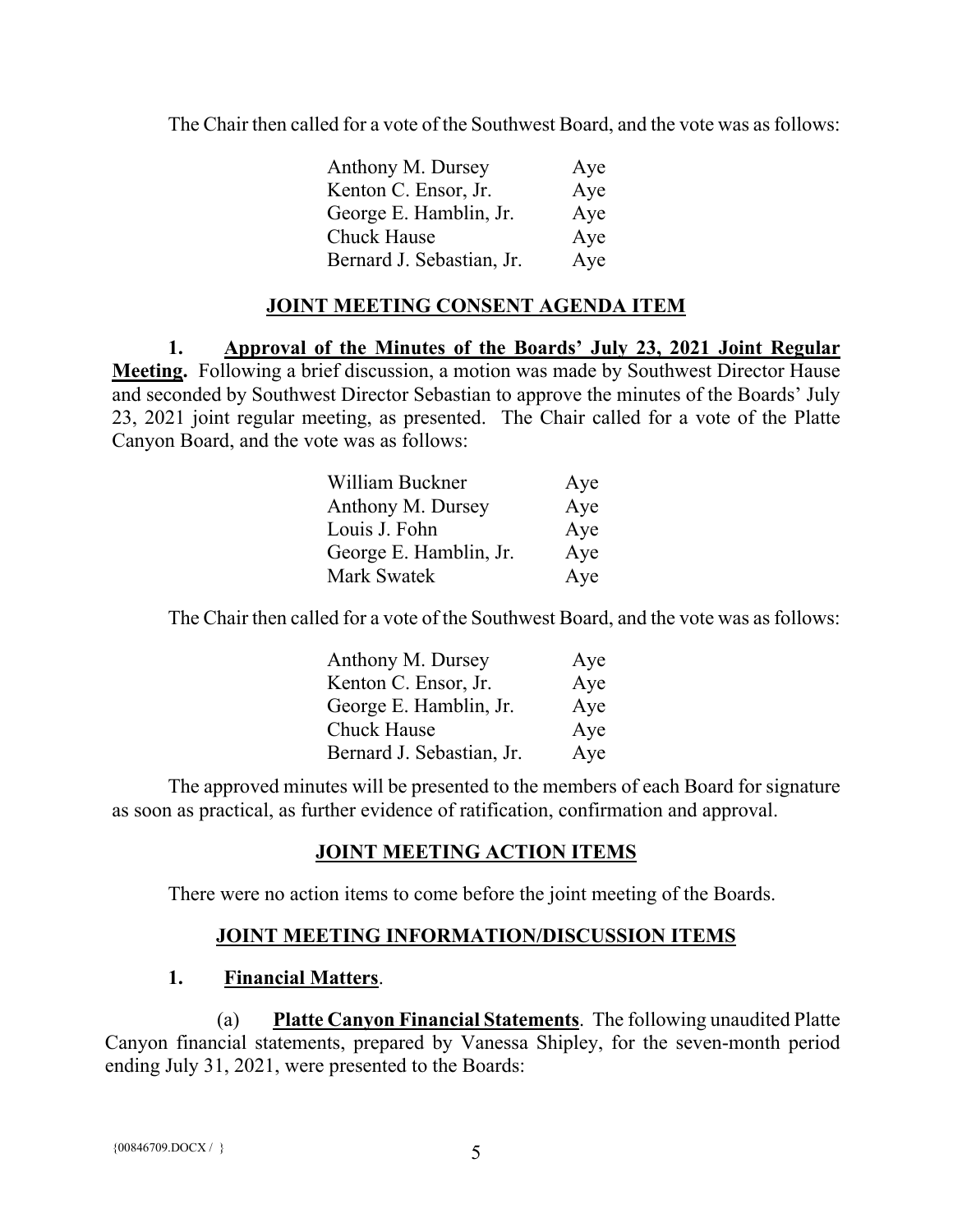(i) Statement of Net Assets, dated July 31, 2021, showing Platte Canyon's Assets, Liabilities, and Net Assets;

(ii) Statement of Revenue, Expenses and Changes in Net Assets for the seven-month period ending July 31, 2021;

(iii) Schedule of Revenue and Expenditures – Budget & Actual CM/YTD Actuals Compared to Annual Budget for the seven-month period ending July 31, 2021; and

(iv) Schedule of Revenue and Expenditures – Budget & Actual CM/YTD Actuals Compared to CM/YTD Budget for the seven-month period ending July 31, 2021.

Vanessa Shipley reviewed Platte Canyon's Year-to-Date unaudited financial statements, noting any significant variances between budgeted and actual expenses or revenues. She noted that the line item for major repairs is running over budget, and may require Platte Canyon to amend its budget before the end of the calendar year.

At the conclusion of her review of the Platte Canyon financial statements, a motion was made by Platte Canyon Director Buckner and seconded by Platte Canyon Director Fohn to accept the Platte Canyon financial statements, as presented. The Chair called for a vote of the Platte Canyon Board, and the vote was as follows:

|           |                              | William Buckner                                                                   | Aye |           |                  |
|-----------|------------------------------|-----------------------------------------------------------------------------------|-----|-----------|------------------|
|           |                              | Anthony M. Dursey                                                                 | Aye |           |                  |
|           |                              | Louis J. Fohn                                                                     | Aye |           |                  |
|           |                              | George E. Hamblin, Jr.                                                            | Aye | (b)       | <b>Southwest</b> |
|           | <b>Financial Statements.</b> | Mark Swatek                                                                       | Aye | The       | following        |
| unaudited | Southwest                    |                                                                                   |     | financial | statements,      |
|           |                              | prepared by Vanessa Shipley for the seven-month period ending July 31, 2021, were |     |           |                  |

(i) Statement of Net Assets, dated July 31, 2021, showing Southwest's Assets, Liabilities, and Net Assets;

(ii) Statement of Revenue, Expenses and Changes in Net Assets for the seven-month period ending July 31, 2021;

(iii) Schedule of Revenue and Expenditures – Budget & Actual CM/YTD Actuals Compared to Annual Budget for the seven-month period ending July 31, 2021; and

(iv) Schedule of Revenue and Expenditures – Budget & Actual CM/YTD Actuals Compared to CM/YTD Budget for the seven-month period ending July 31, 2021.

presented to the Boards: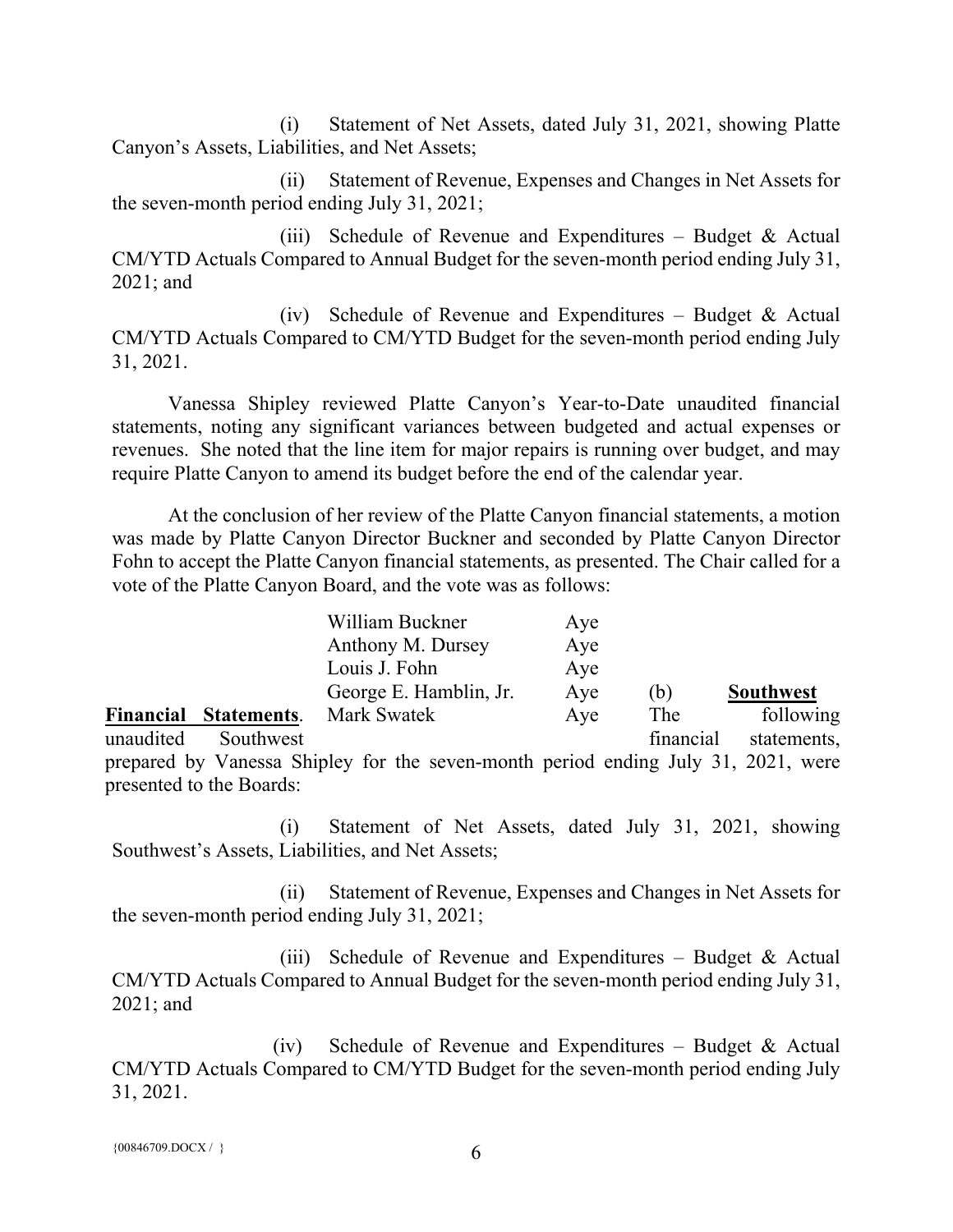Vanessa Shipley reviewed Southwest's Year-to-Date unaudited financial statements, noting any significant variances between budget and year-to-date line items. At the conclusion of her review, a motion was made by Southwest Director Hause and seconded by Southwest Director Sebastian to accept the Southwest financial statements, as presented. The Chair called for a vote of the Southwest Board, and the vote was as follows:

| Anthony M. Dursey         | Aye |
|---------------------------|-----|
| Kenton C. Ensor, Jr.      | Aye |
| George E. Hamblin, Jr.    | Aye |
| Chuck Hause               | Aye |
| Bernard J. Sebastian, Jr. | Aye |

(c) **Analysis of Alternative Investment Allocations – Laddering/EDGE Fund**. In response to a request from both Boards at the July meeting, Vanessa Shipley presented an analysis showing projected rates of return and income that could be realized from each District's investment portfolio if the allocation of investments between treasury notes, agency securities and ColoTrust EDGE were modified and if a laddering approach to purchasing treasury and agency security investments was utilized coupled with a higher concentration in shorter term investments.

The analysis showed how Platte Canyon and Southwest could increase their investment income by slightly modifying each District's investment policy to allow for the use of ColoTrust EDGE Fund and by laddering the investment in treasury and agency securities to increase concentrations in both longer- or shorter-term investments. Three (3) options were presented for each District's investment portfolio. Those options were identified as Option A, Option B and Option C. Option B employed an increase in treasury holdings and included an investment by Platte Canyon and Southwest in ColoTrust EDGE Fund.

The current investment policy is yielding approximately \$49,906 in investment income for Platte Canyon and \$143,088.66 for Southwest. The various options projected that each Districts' investment income would increase if the duration of treasuries was extended and by investing a portion of the investment portfolio in ColoTrust EDGE.

At the conclusion of the discussion, each Board agreed that it would be desirable to increase both treasury and agency holdings utilizing a laddering approach and to allocate a percentage of each Districts' investments in ColoTrust EDGE. This was identified as Option B in the scenarios presented by Vanessa Shipley. This option increases the duration of some agency and treasury holdings and puts money, as stated earlier in the ColoTrust EDGE Fund. Going forward, Vanessa Shipley will implement this change in the allocation of each Districts' investments coupled with a modification of each Districts' investment policy, if necessary.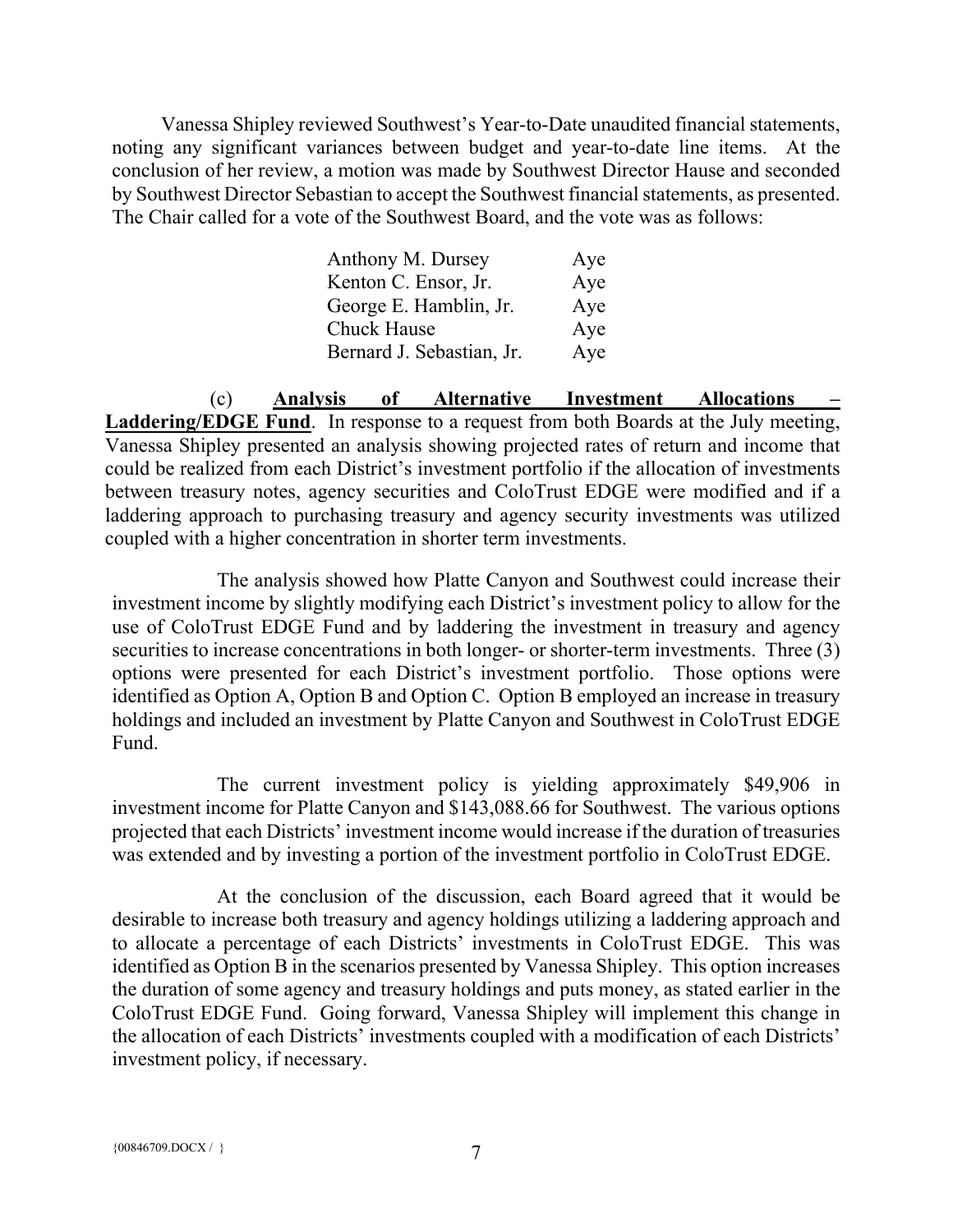(d) **Platte Canyon Investment/Deposit Report**. The Boards reviewed a list of Platte Canyon's investments in U.S. Government treasury notes, agency securities, certificates of deposit, and money market funds, together with a report showing the funds Platte Canyon has in approved state depositories and authorized Local Government Investment Pools. As of July 31, 2021, Platte Canyon's investments and deposits totaled \$9,794,630.41, itemized as follows:

| <b>Description</b>           | <b>Amount</b>  | Percentage |
|------------------------------|----------------|------------|
| Checking                     | \$238,464.15   | 2.43%      |
| Certificates of Deposit      | \$744,000.00   | 7.60%      |
| ColoTrust-Prime              | \$0.00         | $0.00\%$   |
| ColoTrust-Plus               | \$1,428,333.13 | 14.58%     |
| ColoTrust-Trust Account      | \$741,313.21   | 7.57%      |
| CSAFE-Core                   | \$3,103,209.82 | 31.68%     |
| <b>Treasury Bills</b>        | \$0.00         | $0.00\%$   |
| <b>Treasury Notes</b>        | \$2,039,310.10 | 20.82%     |
| U.S. Government Agencies and |                |            |
| Instrumentalities            | \$1,500,000.00 | 15.31%     |
| <b>TOTAL</b>                 | \$9,794,630.41 | 100.00%    |

The average yield on Platte Canyon's investments for the month of July 2021, as calculated by staff, was 0.5518% per annum.

Following a brief discussion, a motion was made by Platte Canyon Director Dursey and seconded by Platte Canyon Director Buckner to accept the Platte Canyon Investment/Deposit Report, as presented. The Chair called for a vote of the Platte Canyon Board, and the vote was as follows:

| William Buckner        | Aye |
|------------------------|-----|
| Anthony M. Dursey      | Aye |
| Louis J. Fohn          | Aye |
| George E. Hamblin, Jr. | Aye |
| Mark Swatek            | Aye |

(e) **Southwest Investment/Deposit Report**. The Boards reviewed a list of Southwest's investments in U.S. Government treasury notes, agency securities, certificates of deposit, and money market funds, together with a report showing the funds Southwest has in approved state depositories and authorized Local Government Investment Pools. As of July 31. 2021, Southwest's investments and deposits totaled \$24,285,526.53, itemized as follows: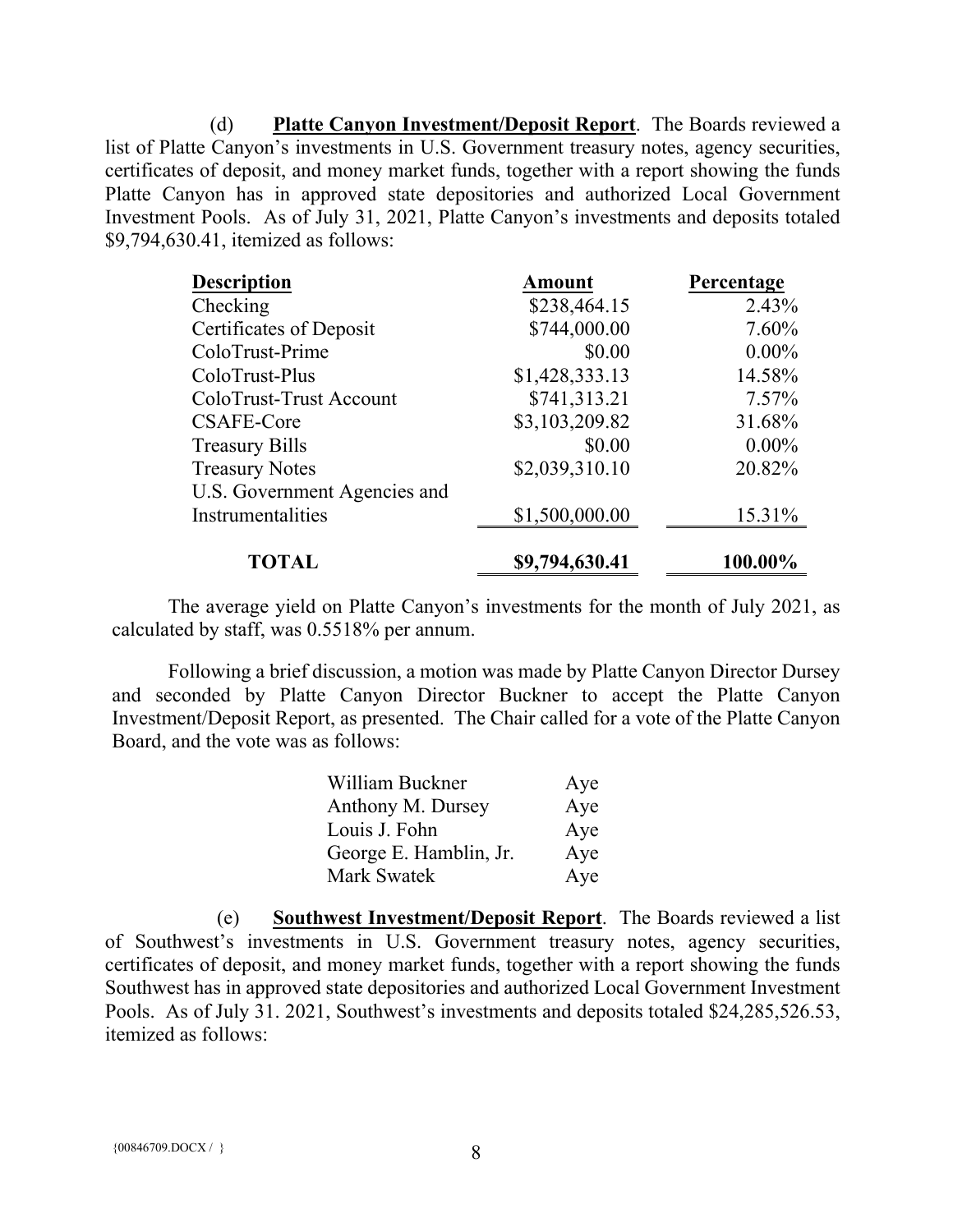| <b>Description</b>           | <b>Amount</b>   | Percentage |
|------------------------------|-----------------|------------|
| Checking                     | \$10,978,056.00 | 0.05%      |
| Certificates of Deposit      | \$494,000.00    | 2.03%      |
| ColoTrust-Prime              | \$0.00          | $0.00\%$   |
| ColoTrust-Plus               | \$2,509,811.14  | 10.33%     |
| ColoTrust-Trust Account      | \$594,779.67    | 2.45%      |
| CSAFE-Core                   | \$8,706,492.90  | 35.85%     |
| <b>Treasury Bills</b>        | \$0.00          | $0.00\%$   |
| <b>Treasury Notes</b>        | \$5,969,464.26  | 24.58%     |
| U.S. Government Agencies and |                 |            |
| Instrumentalities            | \$6,000,000.00  | 24.71%     |
| <b>TOTAL</b>                 | \$24,285,526.53 | 100.00%    |

The average yield on Southwest's investments for the month of July 2021, as calculated by staff, was 0.5956% per annum.

Following a brief discussion, a motion was made by Southwest Director Sebastian and seconded by Southwest Director Hause to accept the Southwest Schedule of Deposits and Investments, as presented. The Chair called for a vote of the Southwest Board, and the vote was as follows:

| Anthony M. Dursey         | Aye |
|---------------------------|-----|
| Kenton C. Ensor, Jr.      | Aye |
| George E. Hamblin, Jr.    | Aye |
| <b>Chuck Hause</b>        | Aye |
| Bernard J. Sebastian, Jr. | Aye |

**2. Management Report**. The manager reviewed, as more particularly set forth below, her written management report dated August 2021, a copy of which was previously provided to each member of both Boards.

(a) **Englewood Boil Order**. The management report was prepared prior to the recent Boil Order issued by the City of Englewood. The manager updated both Boards as to what occurred and how the Englewood Boil Order provided a lesson for other water providers to learn from in handling emergency notifications of this sort. The Englewood Boil Order affected only a small part of Englewood's water distribution system, i.e., approximately 11,000 people, but over 350,000 people spread throughout the metropolitan area were notified. The widespread notification appears to be the result of a computer malfunction in the Arapahoe County Alert System.

As a result of the overbroad notification, Platte Canyon, Southwest and a host of other water providers in the Metro area had to disseminate information as quickly as possible to let their customers know that the water is safe. The manager is utilizing the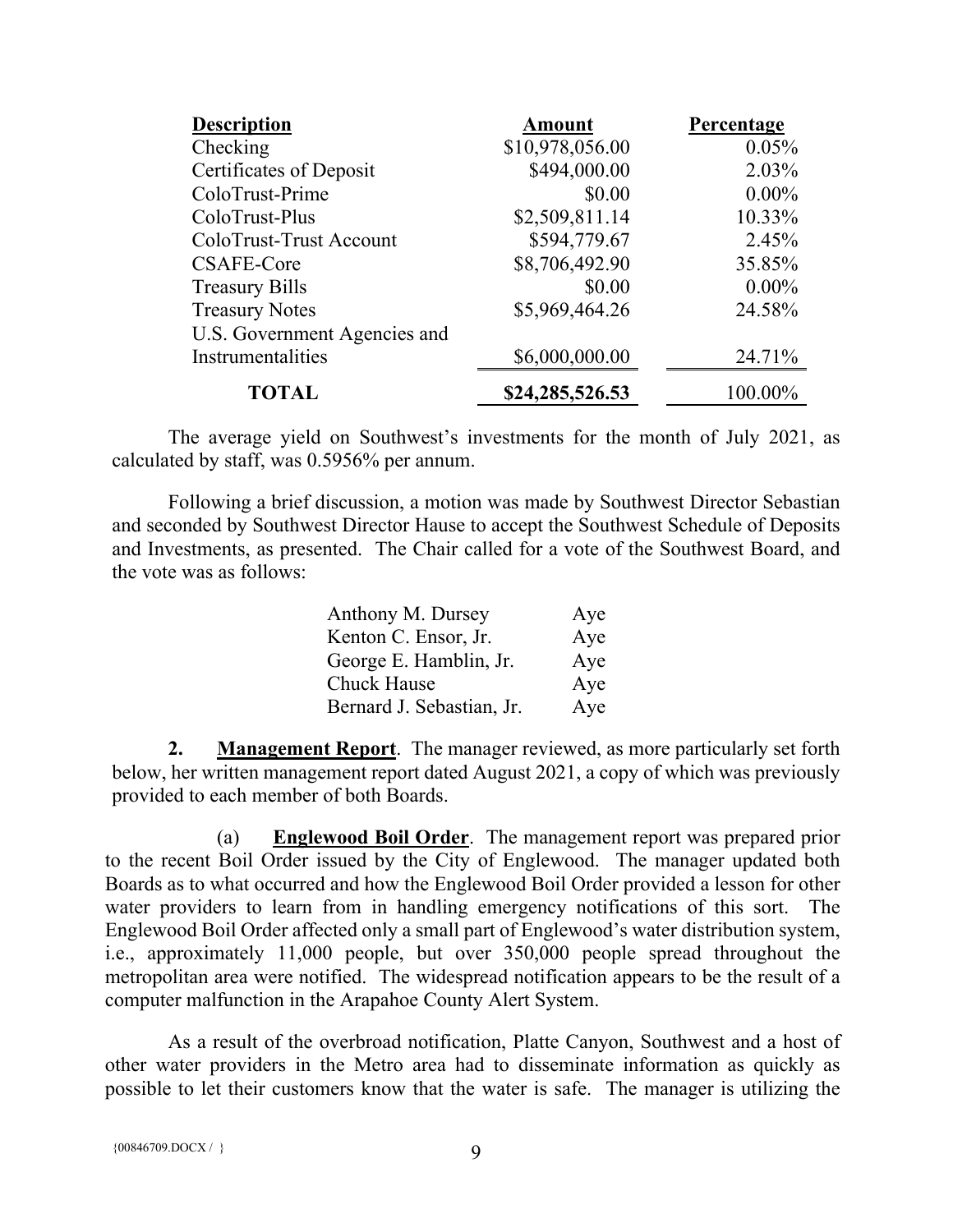challenges and lessons learned from this situation to help devise a program in connection with Denver Water for more specifically targeting and notifying customers when incidents of this sort arise in the future.

(b) **Denver Water Rate Increase for 2022.** The manager noted that the Denver Water Rates and Fees Technical Advisory Committee ("TAC") Consultants have met with Denver Water's rate staff and prepared a preliminary report as to what Denver Water's 2022 rates will most likely look like. While not ready for broad distribution, preliminary indications are that the rate increase for Read and Bill customers, like Platte Canyon and Southwest will be very modest for 2022. It appears that Denver Water will continue to follow its policy of assessing a nineteen-percent (19%) multiplier on lead service line reduction costs, something which the suburban distributors have objected to.

The TAC representatives are scheduled to meet in the near future again with Denver Water's rate staff. Either through a letter or through in-person conversations, the TAC's opposition to assessing the nineteen-percent (19%) multiplier will be expressed. Even though Denver Water assesses a nineteen-percent (19%) multiplier on lead service line replacement costs, they will continue their recent practice of allocating those costs seventypercent (70%) inside the City and thirty-percent (30%) outside the City.

(c) **Upcoming Meeting Agendas.** The manager reviewed briefly, the upcoming meeting agendas for both September and October. The September meeting will include review of each District's Capital Improvement Plan, because recent shortages in labor and increases in material costs are impacted that Plan. It is now expected that overall Capital Improvement costs may increase by as much as a twenty-percent (20%). The staff is working to finalize both Plans, which will be presented as stated earlier at the September meeting. The preliminary budgets for both Platte Canyon and Southwest will be presented to each Board at the October meeting. It is anticipated that the 2022 budget for each District will be adopted at the Platte Canyon and Southwest Joint November meeting.

(d) **Miscellaneous Matters.** The manager asked if any Board members had any specific questions concerning her written management report that was included in the meeting packet. There were no questions.

**3. Operations and Maintenance Summary Report**. In Scott Hand's absence, Armando Quintana, Operations Forman, reviewed the Operations and Maintenance Summary Report dated August 2021. During the reporting period, Platte Canyon experienced one water service interruption on July 29, 2021 at 5049 West Ontario Ave on South Depew Street. Southwest experienced one water service interruption on July 6, 2021 at 6214 South Dudley Court. Armando presented a PowerPoint presentation showing the Boards the repair activities that occurred in both instances.

Neither Platte Canyon nor Southwest experienced any sewer service interruptions during the reporting period. In July, a total of three remedial water repairs were completed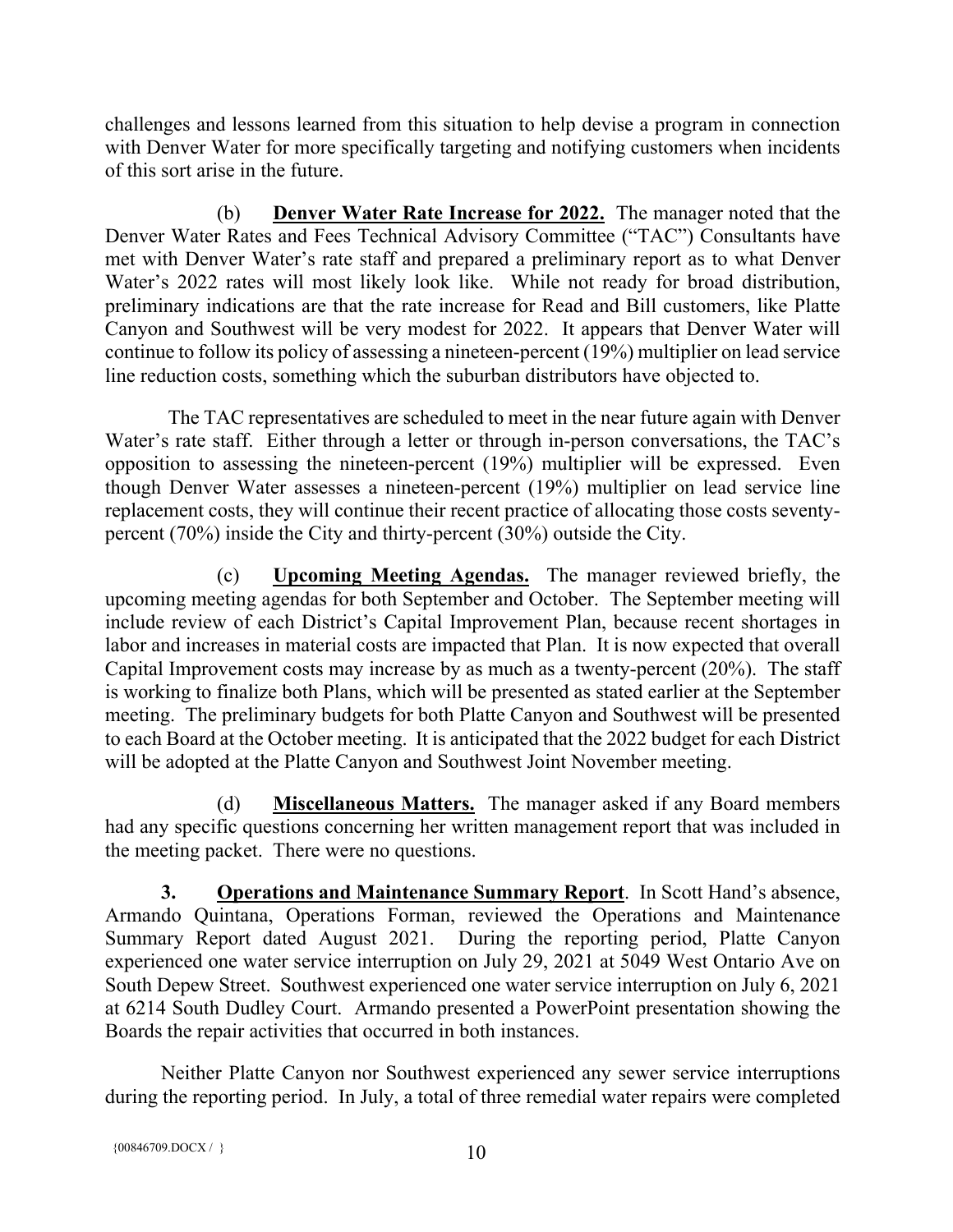by C&L Water Solutions within Platte Canyon and Southwest. Staff is continuing to work with Denver Water to plan the isolation of the Hogback Water Pump Station to allow for valve repairs to be completed with as little customer service interruption and inconvenience as possible.

During July, all staff attended CPR training, this is a bi-annual event. Some staff attended a virtual seminar held by NWSPA. This course allows staff to obtain training units for their operator certification and licenses.

**4. Capital Projects Report**. Tony Cocozzella reviewed the capital projects report for both Platte Canyon and Southwest. As part of his report, Mr. Cocozzella updated the Boards as to the status of ongoing Platte Canyon and Southwest projects, including developer and District specific projects. Platte Canyon and Southwest projects that are in the design phase were also included in his report.

There was a brief discussion concerning the sewer capacity analysis that will need to be prepared in order to serve anticipated developments on both the Southwest and Northwest corners of South Santa Fe Drive and West Mineral Ave. The Aspen Grove shopping area is undergoing some redevelopment to add residential uses, which could significantly increase the demands on Southwest's Outfall Line in this area. The property to the South, the Ensor Land is also being developed and the staff is going to require a sewer flow capacity analysis be prepared in order to make sure that the C-Line Interceptor serving that property has sufficient capacity.

Toward the end of Tony Cocozzella's capital project report, Southwest Director Ensor left the meeting due to a prior business commitment.

## **NEW BUSINESS**

There was no new business to come before the joint participation portion of the meeting.

## **SOUTHWEST PORTION OF THE JOINT MEETING CALL TO ORDER**

The Southwest portion of the joint meeting was called to order by Southwest President Anthony M. Dursey, who presided as Chair.

#### **APPROVAL OF SOUTHWEST AGENDA**

A motion was made by Southwest Director Hamblin and seconded by Southwest Director Hause to approve the Southwest agenda, as presented. The Chair called for a vote of the Southwest Board, and the vote was as follows: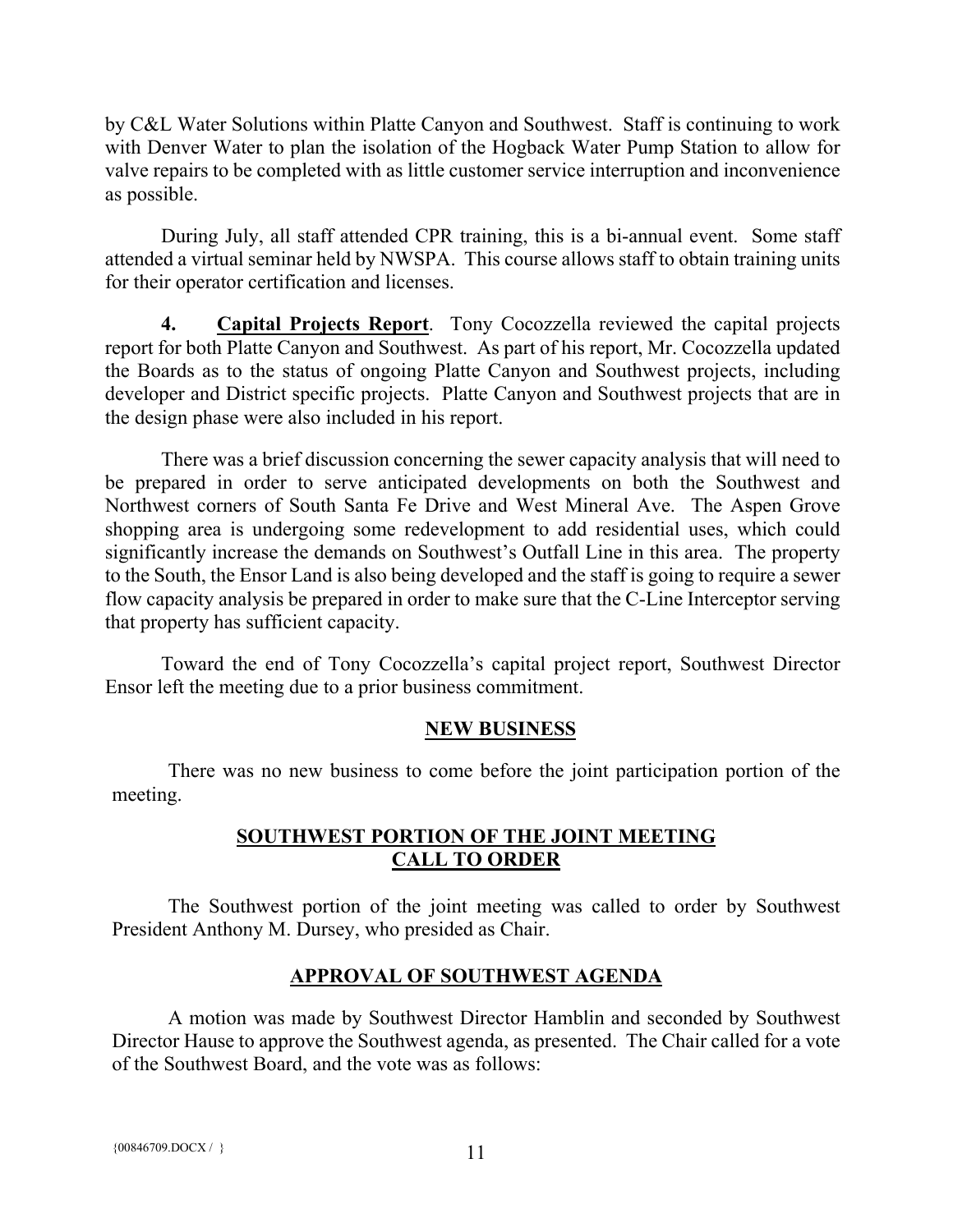| Anthony M. Dursey         | Aye |
|---------------------------|-----|
| George E. Hamblin, Jr.    | Aye |
| <b>Chuck Hause</b>        | Aye |
| Bernard J. Sebastian, Jr. | Aye |

#### **SOUTHWEST CONSENT AGENDA ITEMS**

Following a brief discussion, a motion was made by Southwest Director Hamblin and seconded by Southwest Director Hause to approve Southwest consent Agenda Items No. 1 and No. 2, as set forth below, by single motion:

**1. Approval of Accounts Payable and Ratification of Interim Disbursements.** The Southwest payables and supplemental payables for the month of August 2021, in the aggregate amount of \$179,931.54 represented by Southwest check nos. 20314 through 20347, inclusive, including any checks written by the manager pursuant to prior Board authorization for less than \$5,000, as well as various electronic fund payments for utilities and other authorized electronic fund payment vendors.

**Southwest Investment/Deposit Transaction Report.** On July 27, 2021, Southwest purchased a \$2,000,000.00 Federal Home Loan Bank Note having a maturity date of July 27, 2026, a coupon rate of interest of one-percent (1%). The note was purchased at par. During the month of July, Southwest did not have any treasury notes or agency securities redeem nor did Southwest purchase or roll-over any certificates of deposit. The Chair then called for a vote of the Southwest Board, and the vote was as follows:

| Anthony M. Dursey         | Aye |
|---------------------------|-----|
| George E. Hamblin, Jr.    | Aye |
| <b>Chuck Hause</b>        | Aye |
| Bernard J. Sebastian, Jr. | Aye |

## **SOUTHWEST ACTION ITEMS**

**1. Resolution 2021-8-1 Consenting to the Organization of the Santa Fe Park Metropolitan District.** Legal counsel advised the Southwest Board that the proponents of the Santa Fe Park Metropolitan District Nos. 1-4 have included within the Consolidated Service Plan water and sewer service authority. Because the proposed District is located within Southwest's boundaries, Southwest needs to consent to the organization of the proposed Metro Districts, before the proposed Metro Districts can exercise water and sewer service authority. Resolution 2021-8-1 provides that consent, but includes a number of conditions and limitations on the exercise of water and sewer service authority. Basically, the proposed Metro Districts will have the authority to finance water and sewer improvements, but will not have any authority to provide water service. Water service authority will remain vested solely in Southwest. In addition, the consent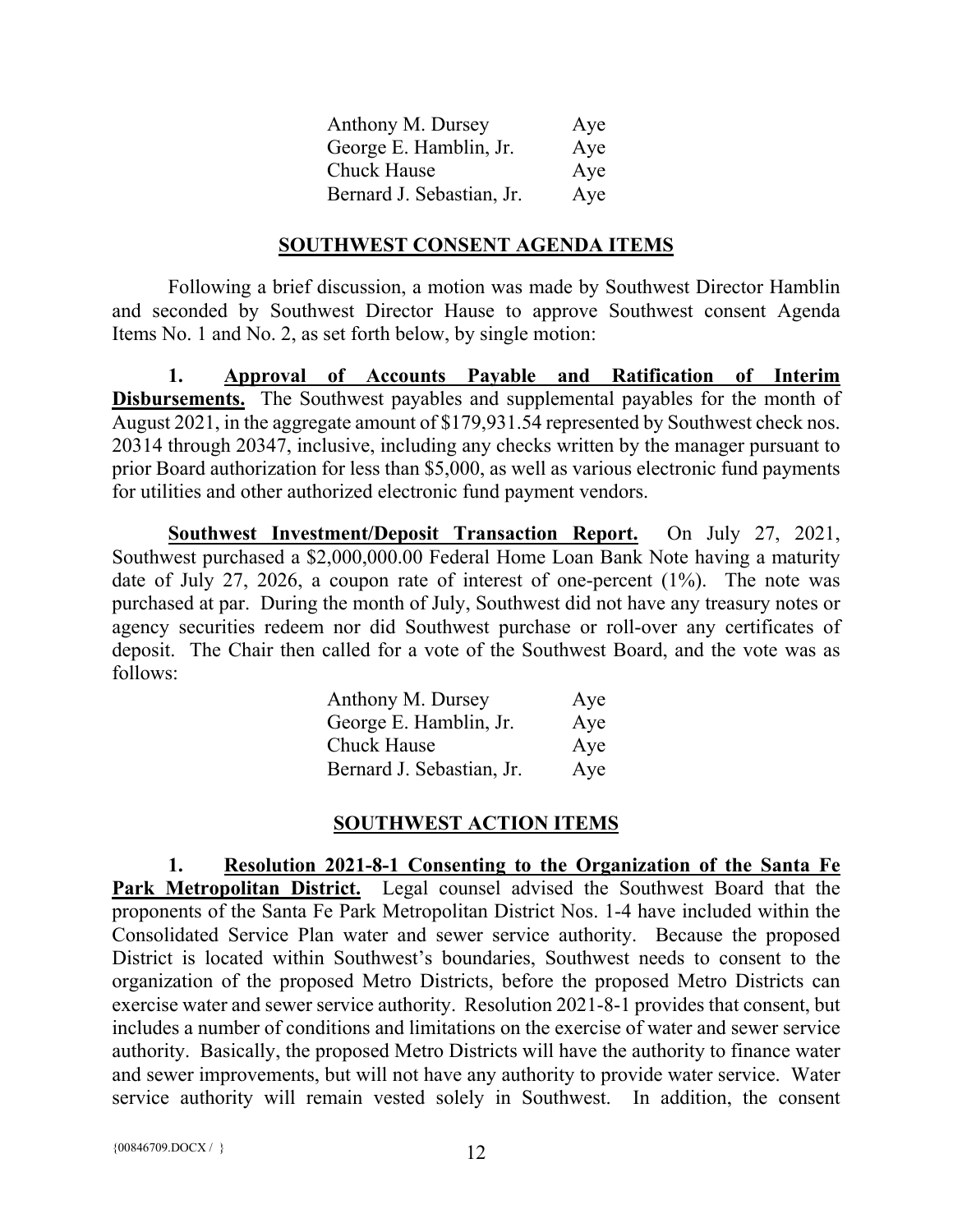Resolution contains a number of other limitations and requirements that the proposed Metro Districts will need to comply with in order to finance the water and sewer infrastructure contemplated within the Consolidated Service Plan.

At the conclusion of the discussion, a motion to adopt Resolution 2021-8-1 was made by Southwest Director Hamblin and seconded by Southwest Director Hause. The Chair called for a vote of the Southwest Board, and the vote was as follows:

| Anthony M. Dursey         | Aye |
|---------------------------|-----|
| George E. Hamblin, Jr.    | Aye |
| <b>Chuck Hause</b>        | Aye |
| Bernard J. Sebastian, Jr. | Aye |

**2. Resolution 2021-8-2 Authorizing Southwest to Participate in the ColoTrust EDGE Fund.** There was a brief discussion concerning the ColoTrust EDGE Fund information provided at last month's meeting by Ben Mendenhall, Vice President of Investment Advisory Services, the advisor to ColoTrust. During that discussion, it was noted that Resolution 2021-8-2 does not require Southwest to invest any funds in ColoTrust EDGE, but merely makes that investment vehicle available for Southwest to use if it so desires. At the conclusion of the discussion, a motion was made by Southwest Director Sebastian and seconded by Southwest Director Hause to adopt Resolution 2021-8-2 and to authorize signature of the documents necessary for Southwest to participate in the EDGE Fund, by appropriate Southwest officers. The Chair called for a vote of the Southwest Board, and the vote was as follows:

| Anthony M. Dursey         | Aye |
|---------------------------|-----|
| George E. Hamblin, Jr.    | Aye |
| <b>Chuck Hause</b>        | Aye |
| Bernard J. Sebastian, Jr. | Aye |

## **SOUTHWEST INFORMATION/DISCUSSION ITEMS**

**1. Dutch Creek Inceptor Damage.** Cynthia Lane reported to both Boards, that Platte Canyon and Southwest have received checks from Traveler's Insurance in full payment of the amount each District claimed as damages, as a result of the damage that occurred to Southwest's Dutch Creek Inceptor in the vicinity of Coalmine Avenue on the East side of Wadsworth Boulevard. The receipt of the reimbursement checks brings this matter to conclusion for both Districts. All Board members and staff were glad to see that Southwest and Platte Canyon were able to fully recover their out-of-pocket costs incurred as result of Superior Underground boring through the Southwest Dutch Creek Inceptor Line. It was noted that in order to totally restore the line to its pre-existing condition, the damaged portion of the Interceptor will need to be relined. That relining project will be completed in the very near future.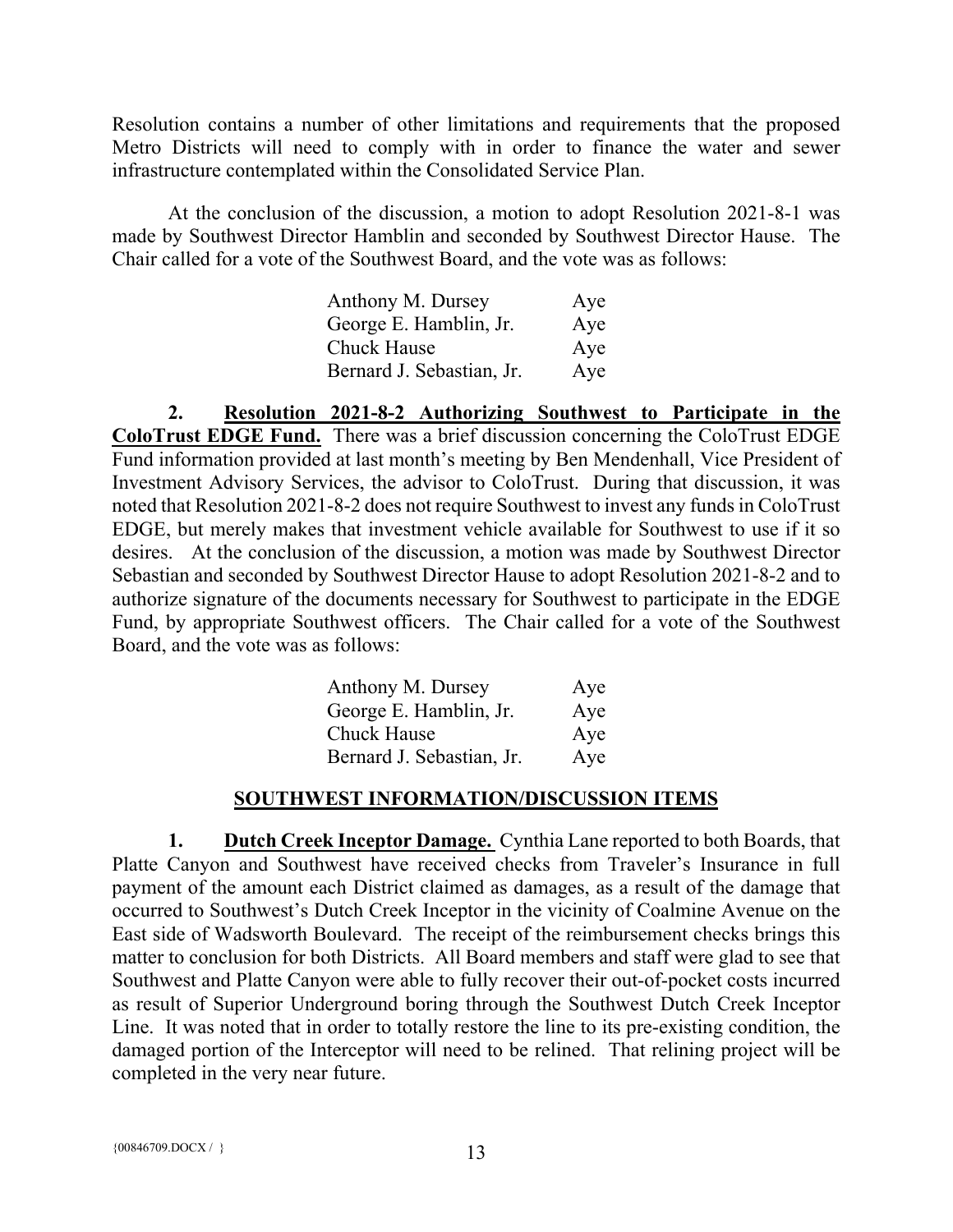#### **SOUTHWEST NEW BUSINESS**

There was no new business to come before the Southwest Board.

#### **ADJOURNMENT**

There being no further business to come before this joint regular meeting of the Platte Canyon and Southwest Boards, a motion to adjourn was made by Southwest Director Sebastian and seconded by Platte Canyon Director Buckner. The Chair called for a vote of the Platte Canyon Board, and the vote was as follows:

| William Buckner        | Aye |
|------------------------|-----|
| Anthony M. Dursey      | Aye |
| Louis J. Fohn          | Aye |
| George E. Hamblin, Jr. | Aye |
| Mark Swatek            | Aye |

The Chair called for a vote of the Southwest Board, and the vote was as follows:

| Anthony M. Dursey         | Aye |
|---------------------------|-----|
| George E. Hamblin, Jr.    | Aye |
| <b>Chuck Hause</b>        | Aye |
| Bernard J. Sebastian, Jr. | Aye |

Whereupon, this joint regular meeting of the Platte Canyon and Southwest Boards of Directors adjourned at approximately 10:15 a.m. The next regular joint meeting of the Boards will be held on Friday, September 24, 2021, at 8:30 a.m. in the District's office located at 8739 West Coal Mine Avenue, Littleton, Colorado 80123.

Respectfully submitted,

Timothy J. Flynn, Recording Secretary

THE MINUTES OF THIS JOINT REGULAR MEETING OF THE BOARD OF DIRECTORS OF THE SOUTHWEST METROPOLITAN WATER AND SANITATION DISTRICT AND THE BOARD OF DIRECTORS OF THE PLATTE CANYON WATER AND SANITATION DISTRICT ARE HEREBY RATIFIED, CONFIRMED AND APPROVED BY THE FOLLOWING NAMED INDIVIDUALS WHO, INDIVIDUALLY